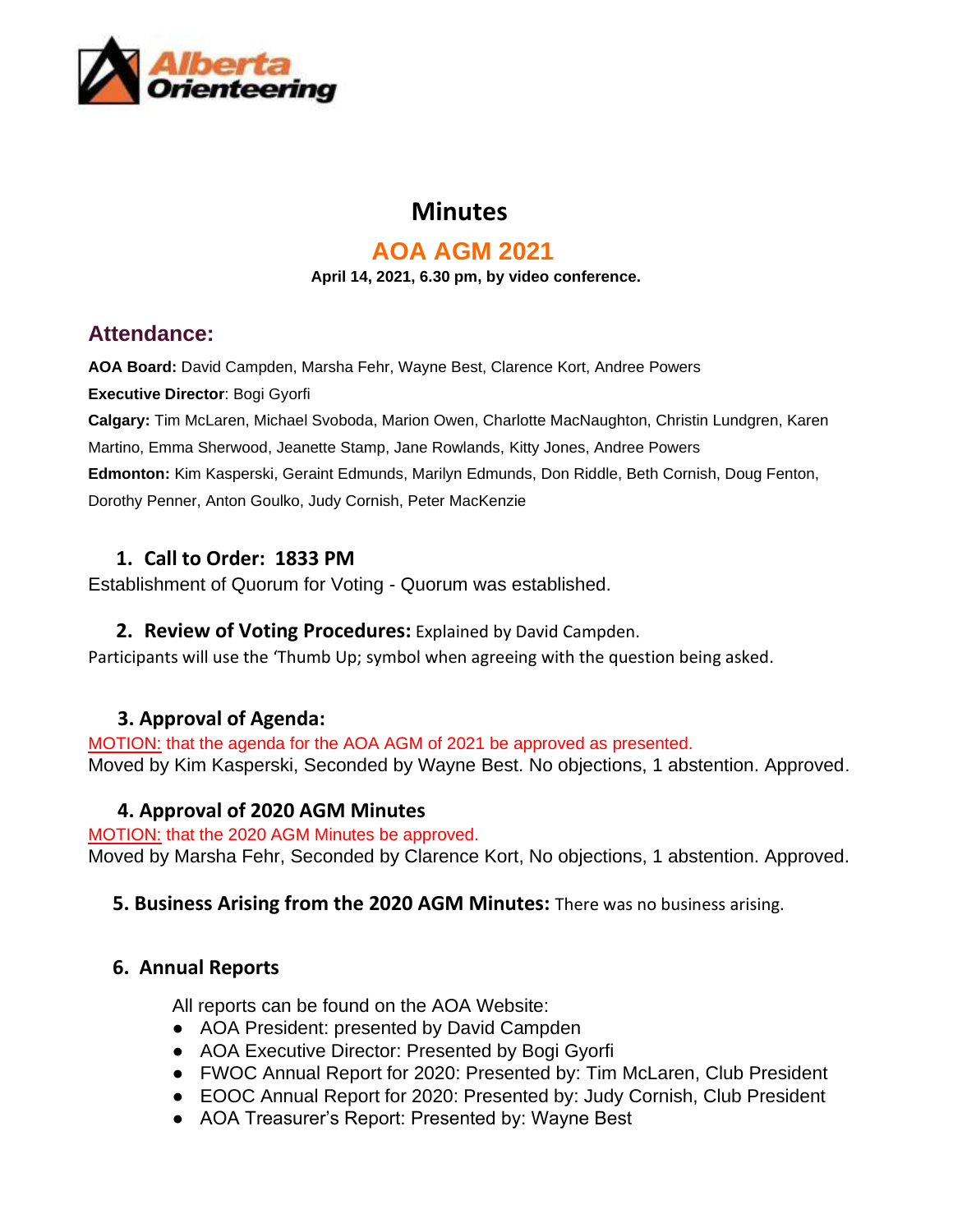# **7. Approval of 2020 Auditor's report, audited financial statement, AOA Board reports**

MOTION: To accept the AOA's Audited Financial Statements for 2020 as presented. Moved by Marion Owen, Seconded by Marsha Fehr, No objections, 2 abstentions, Approved.

MOTION: that the reports by the President, Executive Director and Treasurer of the AOA be accepted as presented. Moved by Kim Kasperski, Seconded by Kitty Jones. No objections, 2 abstentions, Approved.

#### **8. Appointment of Auditors for 2021:**

Jean McNaughton (needs to confirm). Geraint Edmunds.

MOTION: to appoint Geraint Edmunds as Auditor. Moved by Don Riddle, Seconded by Karen Martino. No objections, 1 abstention, Approved.

#### **9. New Business:**

Marsha read a review of Kitty's history and current contributions to Orienteering in Alberta.

MOTION: To accept the nomination by the AOA Board of Don Bayly and Kitty Jones as Honorary Lifetime Members of the AOA. Moved by Marsha Fehr, Seconded by David Campden, No objections, 1 abstention, Approved.

#### **10. Nomination of Board Directors:**

**Kim Kasperski - nominated by David Campden, for the position of President.**

#### **Seconded- Marhs fehr**

MOTION: To appoint the 2021 AOA board of directors as presented (see attached below) Moved by Marion Owen, Seconded by Beth Cornish, No objections, 1 abstention, Approved.

### **11. Thank you to the volunteers who have served on the Executive Boards of FWOC, and EOOC, and the AOA. Well done!!**

#### **12. Door prize draw:**

Wayne wins a bag. Kim wins a bag too! Geraint will take a mug. Christin wins the special Silva headlamp. Tim wins a mug. Doug will let Bogi know… Michael will let Bogi know...Clarence wins the Silva compass!

Incidental: Beth won the AOA Course Planning Competition. Her course will be used for an upcoming event, someday!

#### **13. Adjournment:**

MOTION: To adjourn the 2021 AOA AGM. Moved by Marsha Fehr. Meeting adjourned at 1947 PM.